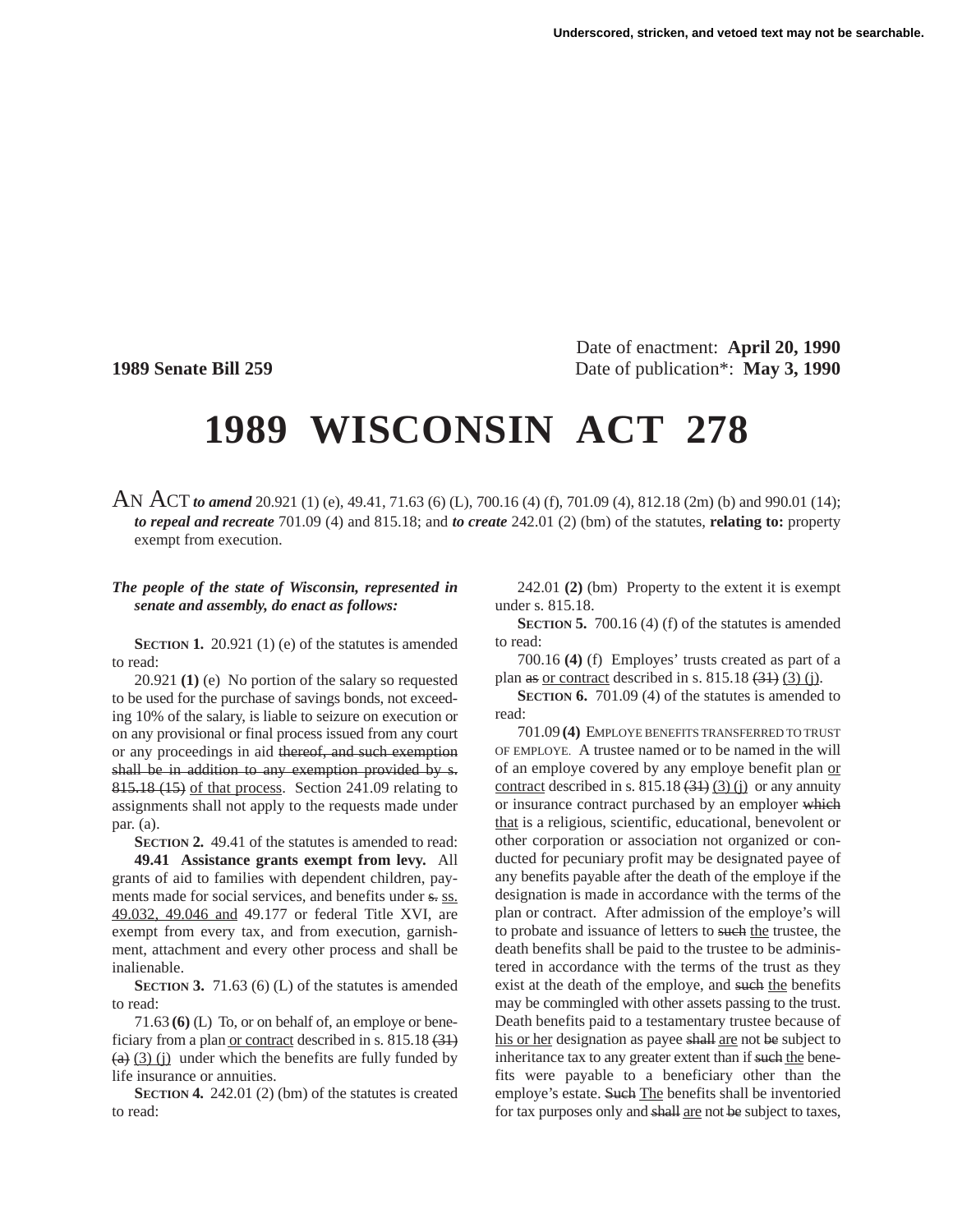debts or charges enforceable against the estate nor or otherwise considered assets of the employe's estate to any greater extent than if such the benefits were payable to a beneficiary other than the employe's estate.

**SECTION 7.** 701.09 (4) of the statutes, as affected by 1987 Wisconsin Act 27 and 1989 Wisconsin Act .... (this act), is repealed and recreated to read:

701.09 **(4)** EMPLOYE BENEFITS TRANSFERRED TO TRUST OF EMPLOYE. A trustee named or to be named in the will of an employe covered by any employe benefit plan or contract described in s. 815.18 (3) (j) or any annuity or insurance contract purchased by an employer that is a religious, scientific, educational, benevolent or other corporation or association not organized or conducted for pecuniary profit may be designated payee of any benefits payable after the death of the employe if the designation is made in accordance with the terms of the plan or contract. After admission of the employe's will to probate and issuance of letters to the trustee, the death benefits shall be paid to the trustee to be administered in accordance with the terms of the trust as they exist at the death of the employe, and the benefits may be commingled with other assets passing to the trust. Death benefits paid to a testamentary trustee because of his or her designation as payee are not subject to the death tax to any greater extent than if the benefits were payable to a beneficiary other than the employe's estate. The benefits shall be inventoried for tax purposes only and are not subject to taxes, debts or charges enforceable against the estate or otherwise considered assets of the employe's estate to any greater extent than if the benefits were payable to a beneficiary other than the employe's estate.

**SECTION 8.** 812.18 (2m) (b) of the statutes is amended to read:

812.18 **(2m)** (b) If the property which is the subject of a garnishment action is the proceeds from the sale of crops, livestock, dairy products or another product grown or produced by a person or by his or her minor children, the garnishee shall pay over to the defendant on the date when the payment would normally be made any exempt amount under s. 815.18 (15), except the maximum exemption under s. 815.18 (15) (b) is \$500 for each 30–day period and the maximum exemption under s. 815.18 (15) (c) is \$500 plus an additional \$50 for each dependent for each 30–day period (3) (h).

**SECTION 9.** 815.18 of the statutes, as affected by 1989 Wisconsin Act 56, is repealed and recreated to read:

**815.18 Property exempt from execution. (1)** STAT-UTORY CONSTRUCTION. This section shall be construed to secure its full benefit to debtors and to advance the humane purpose of preserving to debtors and their dependents the means of obtaining a livelihood, the enjoyment of property necessary to sustain life and the opportunity to avoid becoming public charges.

**(2)** DEFINITIONS. In this section:

# – 2 – **1989 Senate Bill 259**

(a) "Aggregate value" means the sum total of the debtor's equity in the property claimed exempt.

(b) "Business" means any lawful activity, including a farm operation, conducted primarily for the purchase, sale, lease or rental of property, for the manufacturing, processing or marketing of property, or for the sale of services.

(c) "Debtor" means an individual. "Debtor" does not include an association, corporation, partnership, cooperative or political body.

(d) "Dependent" means any individual, including a spouse, who requires and is actually receiving substantial support and maintenance from the debtor.

(e) "Depository account" means a certificate of deposit, demand, negotiated order of withdrawal, savings, share, time or like account maintained with a bank, credit union, insurance company, savings and loan association, securities broker or dealer or like organization. "Depository account" does not include a safe deposit box or property deposited in a safe deposit box.

(f) "Equipment" means goods used or bought for use primarily in a business, including farming and a profession.

(g) "Equity" means the fair market value of the debtor's interest in property, less the valid liens on that property.

(h) "Exempt" means free from any lien obtained by judicial proceedings and is not liable to seizure or sale on execution or on any provisional or final process issued from any court, or any proceedings in aid of court process.

(i) "Farm products" has the meaning given under s. 409.109 (3).

(j) "Inventory" has the meaning given under s. 409.109 (4).

(k) "Life insurance" means a policy issued by a stock or mutual life insurance company or by any mutual beneficiary or fraternal corporation, society, order or association to insure the life of an individual.

(m) "Motor vehicle" means a self–propelled vehicle. "Motor vehicle" does not include equipment.

(n) "Net income" means gross receipts paid or payable for personal services or derived from rents, dividends or interest less federal and state tax deductions required by law to be withheld.

(r) "Resident" means an individual who intends to maintain his or her principal dwelling in this state.

(t) "To the extent reasonably necessary for the support of the debtor and the debtor's dependents" means what the court determines is required to meet the present and anticipated needs of the debtor and the debtor's dependents, after consideration of the debtor's responsibilities, and the debtor's present and anticipated income and property, including exempt property.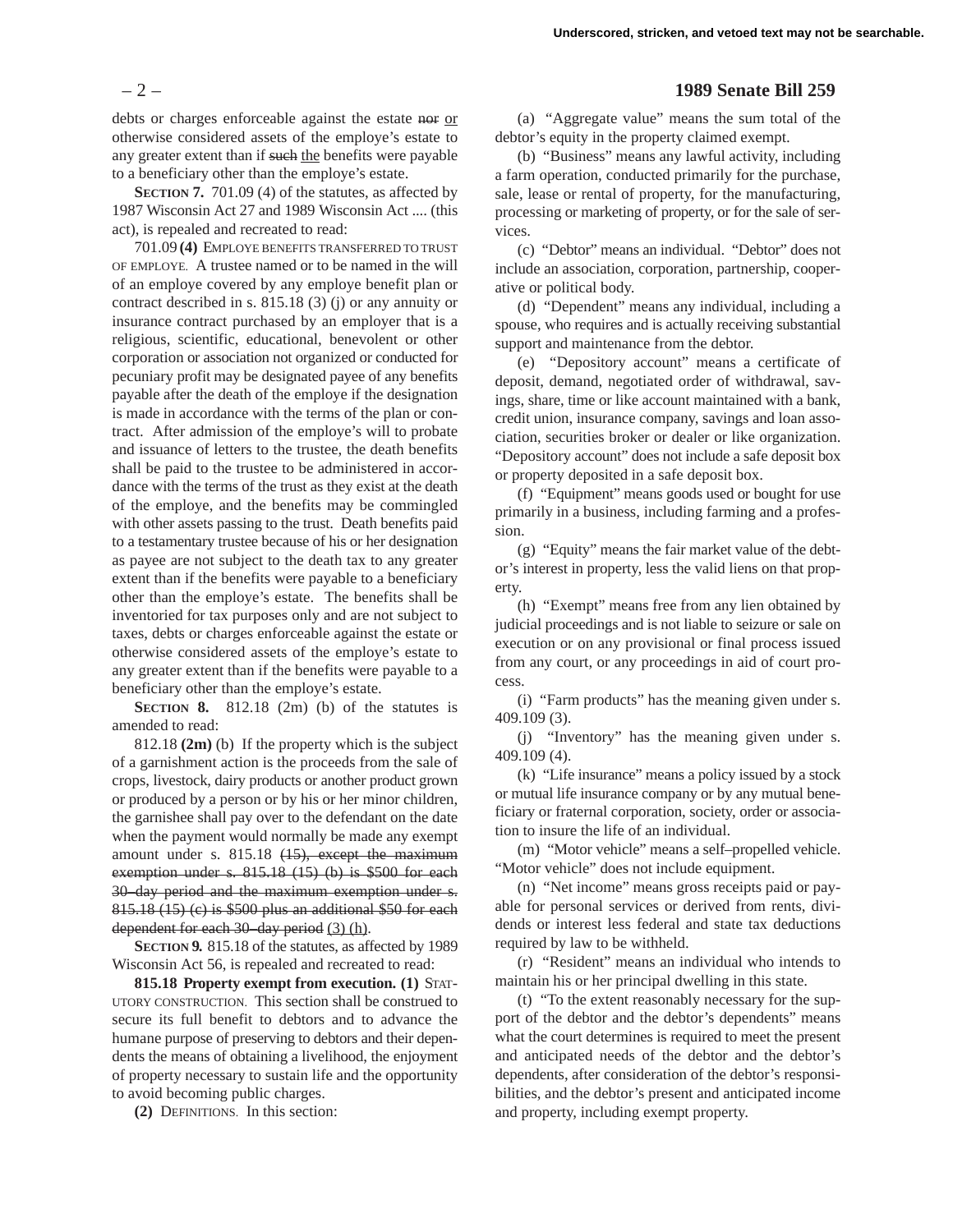#### **1989 Senate Bill 259** – 3 –

**(3)** EXEMPT PROPERTY. The debtor's interest in or right to receive the following property is exempt, except as specifically provided in this section and ss. 70.20 (2), 71.91 (5m) and (6), 74.55 (2) and 102.28 (5):

(a) *Provisions for burial.* Cemetery lots, aboveground burial facilities, burial monuments, tombstones, coffins or other articles for the burial of the dead owned by the debtor and intended for the burial of the debtor or the debtor's family.

(b) *Business and farm property.* Equipment, inventory, farm products and professional books used in the business of the debtor or the business of a dependent of the debtor, not to exceed \$7,500 in aggregate value.

(c) *Child support, family support or maintenance payments.* Alimony, child support, family support, maintenance or separate maintenance payments to the extent reasonably necessary for the support of the debtor and the debtor's dependents.

(d) *Consumer goods.* Household goods and furnishings, wearing apparel, keepsakes, jewelry and other articles of personal adornment, appliances, books, musical instruments, firearms, sporting goods, animals or other tangible personal property held primarily for the personal, family or household use of the debtor or a dependent of the debtor, not to exceed \$5,000 in aggregate value.

(df) *County fairs and agricultural societies.* All sums paid as state aid under s. 93.23 (1) to county fairs and agricultural societies.

(ds) *Federal disability insurance benefits.* All moneys received or receivable by a person as federal disability insurance benefits under subchapter II of 42 USC.

(e) *Fire and casualty insurance.* For a period of 2 years after the date of receipt, insurance proceeds on exempt property payable to and received by the debtor, if the exempt property has been destroyed or damaged by fire or casualty of any nature.

(ef) *Fire and police pension fund.* All money paid or ordered to be paid to any member of any fire or police department or to the surviving spouse or guardian of the minor child or children of a deceased or retired member of any such department, which money has been paid or ordered to be paid to any such person as a pension on account of the service of any person in any such department in any city in this state whose population exceeds 100,000.

(em) *Fire engines and equipment.* All fire engines, apparatus and equipments, including hose, hose carts and hooks and ladders, belonging to or which may hereafter belong to any town, city or village in this state, and which are or may be kept and used for the protection of property in such town, city or village from fire, together with the engine houses and hooks and ladder houses for the protection of the same, and the lot or lots on which such engine and hook and ladder houses may be situated, when owned by any such town, city or village; and any lot or

lots owned, used and occupied by any such town, city or village for corporate purposes.

(f) *Life insurance.* Any unmatured life insurance contract owned by the debtor and insuring the debtor, the debtor's dependent or an individual of whom the debtor is a dependent, other than a credit life insurance contract, and the debtor's aggregate interest, not to exceed \$4,000 in value, in any accrued dividends, interest or loan value of all unmatured life insurance contracts owned by the debtor and insuring the debtor, the debtor's dependent or an individual of whom the debtor is a dependent.

(g) *Motor vehicles.* Motor vehicles not to exceed \$1,200 in aggregate value. Any unused amount of the aggregate value from par. (d) may be added to this exemption to increase the aggregate exempt value of motor vehicles under this paragraph.

(h) *Net income.* Seventy–five percent of the debtor's net income for each one week pay period. The benefits of this exemption are limited to the extent reasonably necessary for the support of the debtor and the debtor's dependents, but to not less than 30 times the greater of the state or federal minimum wage.

(i) *Life insurance claims, personal injury or wrongful death claims.* 1. Any of the following payments:

a. A payment to the debtor under a life insurance contract that insured the life of an individual of whom the debtor was a dependent on the date of that individual's death, to the extent reasonably necessary for the support of the debtor and the debtor's dependents.

b. A payment resulting from the wrongful death of an individual of whom the debtor was a dependent, in an amount reasonably necessary for the support of the debtor and the debtor's dependents.

c. A payment, not to exceed \$25,000, resulting from personal bodily injury, including pain and suffering or compensation for actual pecuniary loss, of the debtor or an individual of whom the debtor is a dependent.

d. A payment in compensation of loss of future earnings of the debtor or an individual of whom the debtor is or was a dependent in an amount reasonably necessary for the support of the debtor and the debtor's dependents.

2. Any property traceable to payments under subd. 1 is exempt.

(j) *Retirement benefits.* 1. Assets held or amounts payable under any retirement, pension, disability, death benefit, stock bonus, profit sharing plan, annuity, individual retirement account, individual retirement annuity, Keogh, 401–K or similar plan or contract providing benefits by reason of age, illness, disability, death or length of service and payments made to the debtor therefrom.

2. The plan or contract must meet one of the following requirements:

a. The plan or contract complies with the provisions of the internal revenue code.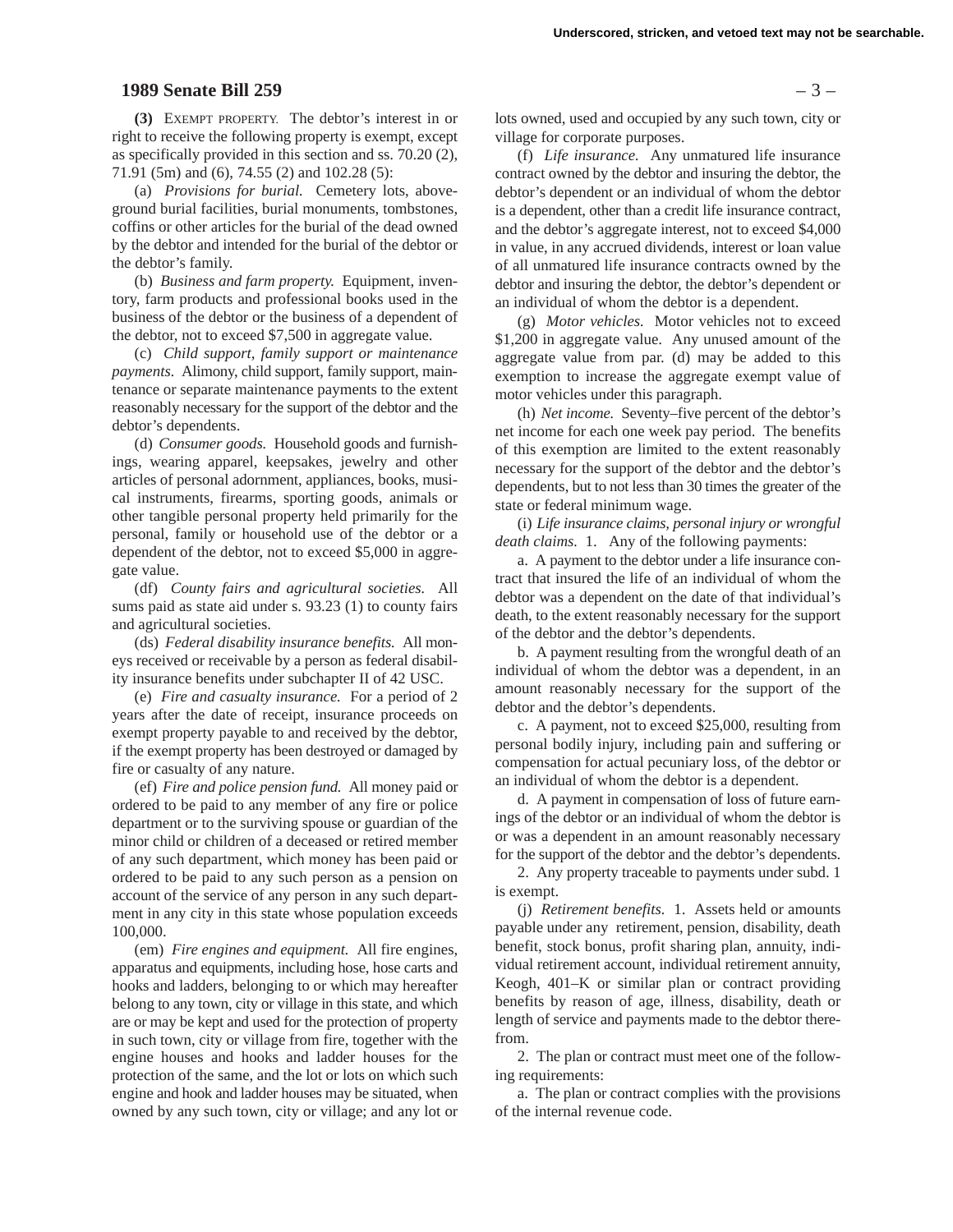b. The employer created the plan or contract for the exclusive benefit of the employer, if self–employed, or of some or all of the employes, or their dependents or beneficiaries and that plan or contract requires the employer or employes or both to make contributions for the purpose of distributing to the employer, if self–employed, the employes, or their dependents or beneficiaries, the earnings or the principal or both of a trust, annuity, insurance or other benefit created under the plan or contract and makes it impossible, at any time prior to the satisfaction of all liabilities with respect to beneficiaries under a trust created by the plan or contract, for any part of the principal or income of the trust to be used for or diverted to purposes other than for the exclusive benefit of those beneficiaries.

3. The plan or contract may permit the income created from personal property held in a trust created under the plan or contract to accumulate in accordance with the terms of the trust. The trust may continue until it accomplishes it purposes. The trust is not invalid as violating the rule against perpetuities or any law against perpetuities or the suspension of the power of alienation of title to property.

4. The benefits of this exemption with respect to the assets held or amounts payable under or traceable to an owner–dominated plan for or on behalf of a debtor who is an owner–employe shall be limited to the extent reasonably necessary for the support of the debtor and the debtor's dependents.

5. This exemption does not apply to an order of a court concerning child support, family support or maintenance payments, or to any judgment of annulment, divorce or legal separation.

6. In this paragraph:

a. "Employer" includes a group of employers creating a combined plan or contract for the benefit of their employes or the beneficiaries of those employes.

b. "Owner–dominated plan" means any plan or contract that meets the requirements of subd. 2 and under which 90% or more of the present value of the accrued benefits or 90% or more of the aggregate of the account is for the benefit of one or more individuals who are owner–employes. For purposes of this definition, the accrued benefits or account of an owner–employe under a plan or contract shall include the accrued benefits or account of the spouse and any ancestor, lineal descendant or spouse of a lineal descendant of the owner–employe under the same plan or contract.

c. "Owner–employe" means any individual who owns, directly or indirectly, the entire interest in an unincorporated trade or business, or 50% or more of the combined voting of all classes of stock entitled to vote or the total value of shares of all classes of stock of a corporation, or 50% or more of the capital interest or profits interest of a partnership.

## – 4 – **1989 Senate Bill 259**

(k) *Depository accounts.* Depository accounts in the aggregate value of \$1,000.

(m) *Private property from execution against municipalities.* All private property shall be exempt from seizure and sale upon any execution or other process issued to enforce any judgment or decree of any court that has been rendered against any county, town, city, village, vocational, technical and adult education district or school district in this state.

(n) *War pension.* All money received by a person, a resident of this state, as pension, compensation, government insurance, or adjusted compensation, back pension, compensation or insurance from the U.S. government on account of military or naval service, and all other money received by a person on account of military or naval service from the U.S. government administered by the U.S. department of veterans affairs, whether the same is in the actual possession of such person, on deposit, or loaned.

**(4)** TRACING. Property traceable to property that would be exempt under this section in the form of cash proceeds or otherwise is not exempt unless expressly provided for in this section.

**(5)** AVAILABILITY. A resident is entitled to the exemptions provided by this section. A nonresident is entitled to the exemptions provided by the law of the jurisdiction of his or her residence.

**(6)** CLAIMING EXEMPTIONS. (a) A debtor shall affirmatively claim an exemption or select specific property in which to claim an exemption. The debtor may make the claim at the time of seizure of property or within a reasonable time after the seizure, but shall make the claim prior to the disposition of the property by sale or by court order. Exempt property is not exempt unless affirmatively claimed as exempt. With respect to property partially exempt under this section, the claiming of an exemption includes the process of selection required of the debtor. The debtor or a person acting on the debtor's behalf shall make any required affirmative claim, either orally or in writing, to the creditor, the creditor's attorney or the officer seeking to impose a lien by court action upon the property in which the exemption is claimed. A debtor waives his or her exemption rights by failing to follow the procedure under this paragraph. A contractual waiver of exemption rights by any debtor before judgment on the claim is void. The court, in making a determination as to the extent property is reasonably necessary for the support of the debtor and the debtor's dependents, is not limited to the standard of living to which the debtor and the debtor's dependents have become accustomed. The court shall consider the amount and use of any income of any person claimed as a dependent when determining if that person is a dependent of a debtor.

(b) Notwithstanding sub. (13), this subsection does not apply to any of the following: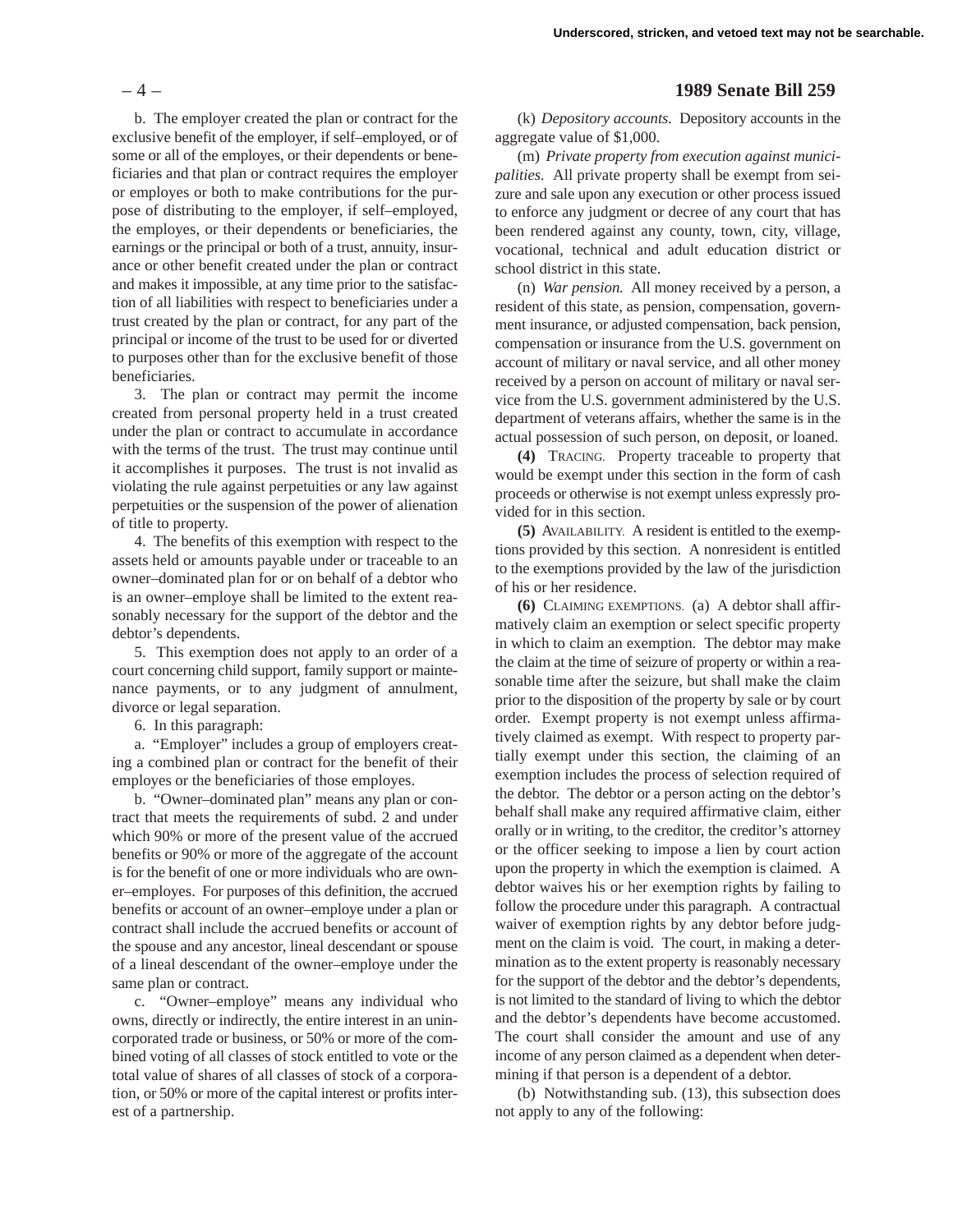# **1989 Senate Bill 259** – 5 –

1. Public employe trust funds exempt under s. 40.08 (1).

2. Retirement benefits and allowances from retirement systems of 1st class cities exempt under s. 66.81.

3. Retirement benefits and allowances from retirement systems of counties having a population of 500,000 or more exempt under chapter 201, laws of 1937, section 11.

4. A homestead exempt under s. 815.20.

**(7)** VALUATION OF PROPERTY. The value of any property subject to exemption under this section shall be determined by agreement of the parties or by a commercially reasonable manner.

**(8)** MARITAL PROPERTY RIGHTS. Each spouse is entitled to and may claim the exemptions under this section. If the property exempt under this section is limited to a specified maximum dollar amount, each spouse is entitled to one exemption. That exemption is limited to the specified maximum dollar amount, which may be combined with the other spouse's exemption in the same property or applied to different property included under the same exemption. The exemption under sub. (3) (h) may not be combined with the other spouse's exemption under sub. (3) (h) and applied to the same property.

**(9)** PARTIALLY EXEMPT PROPERTY. In the case of property that is partially exempt, the debtor or any person acting on the debtor's behalf is entitled to claim the exempt portion of property. The exempt portion claimed shall be set apart for the debtor, or for the debtor's dependents, and the nonexempt portion shall be subject to a creditor's claim. If partially exempt property is indivisible, the property may be sold and the exempt value of the property paid to the debtor or the debtor's dependents. Any proceeds paid to the debtor or to the debtor's dependents shall be exempt while held by the debtor or the debtor's dependents as cash or in a depository account.

**(10)** FRAUDULENT TRANSFERS. A conveyance or transfer of wholly exempt property shall not be considered a fraudulent conveyance or transfer. Property that is not totally exempt in value under this section may be subject to a fraudulent transfer action under ch. 242 to set aside that transfer to the extent that the property's value is not exempt under this section. If a court is required to satisfy the claim of a creditor and if that relief is demanded, the court may determine the manner of dividing fraudulently transferred property into exempt and nonexempt portions, or may order the sale of the whole property and an accounting of the exempt portion. Any or all of the exemptions granted by this section may be denied if, in the discretion of the court having jurisdiction, the debtor procured, concealed or transferred assets with the intention of defrauding creditors.

**(11)** CONSUMER CREDIT TRANSACTION EXEMPTIONS. The debtor may claim either the exemptions listed in s. 425.106 or the exemptions under this section for an obligation arising from a consumer credit transaction.

**(12)** LIMITATIONS ON EXEMPTIONS. No property otherwise exempt may be claimed as exempt in any proceeding brought by any person to recover the whole or part of the purchase price of the property or against the claim or interest of a holder of a security interest, land contract, condominium or homeowners association assessment or maintenance lien or both, mortgage or any consensual or statutory lien.

**(13)** APPLICABILITY TO OTHER PROPERTY. Subsections (2), (4) to (7), (9), (10) and (12) apply to the following exempt property except as otherwise provided by law:

(a) Assistance benefits exempt under s. 49.41.

(b) Crime victim awards exempt under s. 949.07.

(c) Fraternal benefits exempt under s. 614.96.

(d) A homestead exempt under s. 815.20.

(e) Partnership property exempt under s. 178.21 (3) (c).

(f) Public employe trust fund benefits exempt under s. 40.08 (1).

(g) Salary used to purchase savings bonds exempt under s. 20.921 (1) (e).

(h) Retirement benefits and allowances from retirement systems of 1st class cities exempt under s. 66.81.

(hm) Retirement benefits and allowances from retirement systems of counties having a population of 500,000 or more exempt under chapter 201, laws of 1937, section 11.

(i) Tenant's lease and stock interest of a housing corporation exempt under s. 182.004 (6).

(j) Unemployment compensation benefits exempt under s. 108.13.

(k) Veterans benefits exempt under s. 45.35 (8) (b).

**(14)** REVIEW OF DOLLAR AMOUNTS. By January 15, 1994, and by January 15 every 4 years thereafter, the legislative council shall review the dollar amounts in this section and determine if those dollar amounts should be changed. The legislative council shall report its recommendation to the speaker of the assembly and the president of the senate within 15 days of making its determination. If the legislative council recommends that an adjustment should be made in the dollar amounts, its report shall include proposed statutory language to accomplish that recommendation.

**SECTION 10.** 990.01 (14) of the statutes is amended to read:

990.01 **(14)** HOMESTEAD EXEMPTION. The words "exempt "Exempt homestead" mean that part of the homestead means the dwelling, including a building, condominium, mobile home, house trailer or cooperative, and so much of the land surrounding it as is reasonably necessary for its use as a home, but not less than 0.25 acre, if available, and not exceeding 40 acres, within the limitation as to value set forth in under s. 815.20, except as to liens attaching or rights of devisees or heirs of persons dying before the effective date of any increase of that limitation as to value.